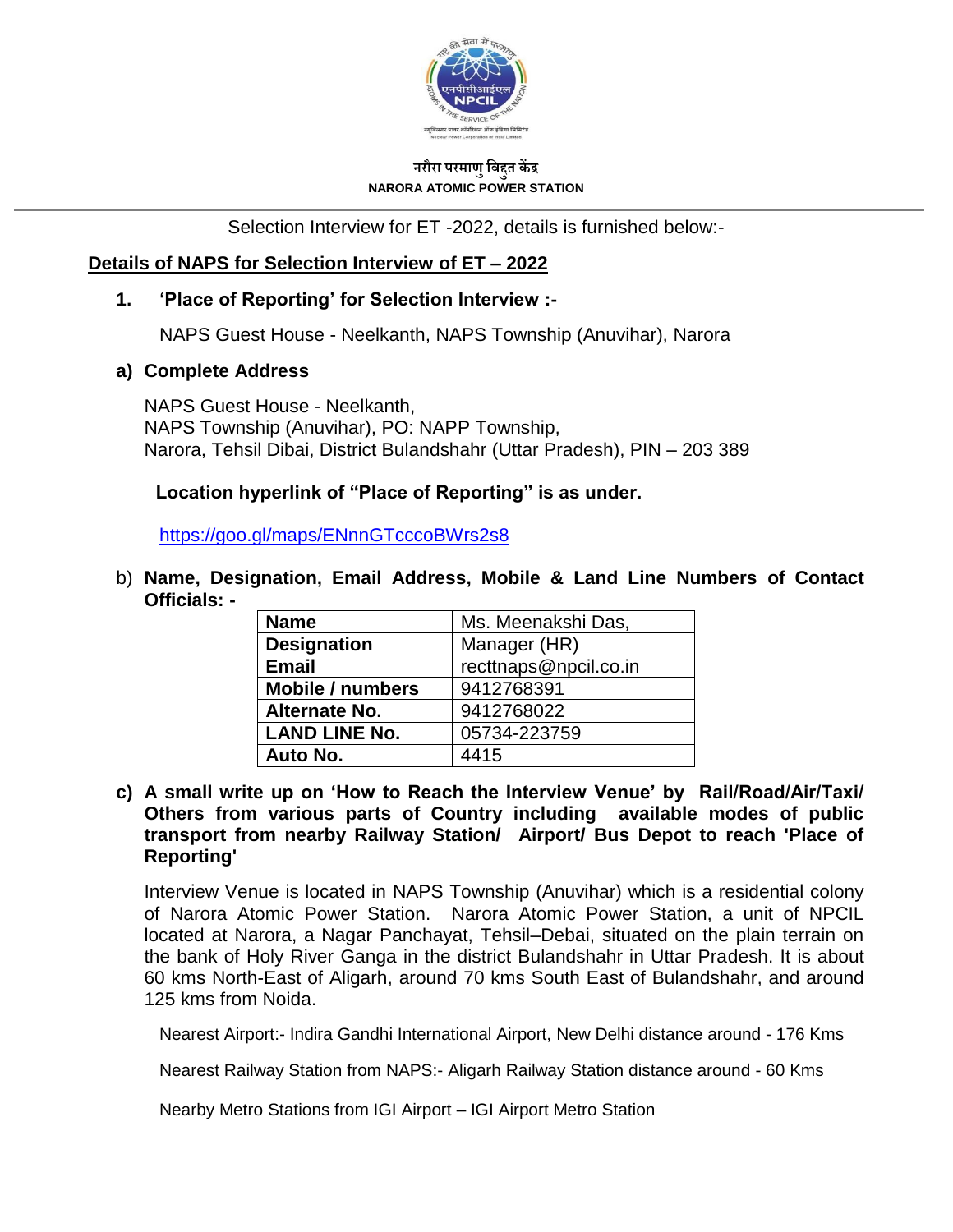Public/Private buses from Agra, Mathura, Aligarh, Bulandshahr and Delhi (Anand Vihar ISBT) via Dibai / Atrauli, and from Moradabad & Budaun are plying to Narora.

 From Deen Dayal Upadhyay Chowk (Bus Stoppage) one can hire e-rickshaw to reach the Place of reporting & interview at NAPS Township (Anuvihar).

# **2. Details of Pick up points for Place of Reporting:-**

| aı           |                                |                                       |
|--------------|--------------------------------|---------------------------------------|
| <b>PLACE</b> | PICK UP POINT 1                | <b>Hyperlink of Location</b>          |
|              | Noida Transit Accomodation     | https://goo.gl/maps/M7sVrHRTzNGC3TJEA |
|              | C-56/48, near Fortis Hospital, |                                       |
|              | Institutional Area, Phase 2,   |                                       |
| <b>NOIDA</b> | Industrial Area, Sector -62,   |                                       |
|              | Noida, Uttar Pradesh - 201301  |                                       |
|              | Telephone: 0120-2402836-40     |                                       |

| <b>PLACE</b>   | PICK UP POINT 2                                                                                                                                 | <b>Hyperlink of Location</b>          |
|----------------|-------------------------------------------------------------------------------------------------------------------------------------------------|---------------------------------------|
| <b>ALIGARH</b> | A-4, 3/442, Phalaknuma Complex,<br>Marris Road, Behind Indian Bank,<br>Aligarh, Uttar Pradesh - 202001<br>Contact no: 9897941270,<br>9897834002 | https://goo.gl/maps/LpYAiagTj3fRLiD7A |

Route details of Pick up Points along with route map to Place of Reporting is enclosed.

# **b) Contact Person for Transport arrangement: -**

Shri S. K. Sharma, Sr. AG – 2 (HR), NAPS Email – [suresh\\_kumar@npcil.co.in](mailto:suresh_kumar@npcil.co.in) Mobile No.: 9412768022

#### **c) Schedule and frequency of 'to and fro' transport arrangement:-**

| Sr. | <b>From</b>             | To                        | Pick up time | Drop in time |
|-----|-------------------------|---------------------------|--------------|--------------|
| no. |                         |                           | (approx.)    | (approx.)    |
| 1.  | Noida Transit           | <b>NAPS Guest House -</b> | 12:00 Hrs.   | 15:30 Hrs.   |
|     | Accommodation           | Neelkanth                 | Noon         |              |
| 2.  | <b>NAPS Guest House</b> | Noida Transit             | 17:00 Hrs.   | 21:00 Hrs.   |
|     | - Neelkanth,            | Accommodation             |              |              |
| 3.  | <b>Aligarh Transit</b>  | <b>NAPS Guest House -</b> | 14:00 Hrs.   | 16:00 Hrs.   |
|     | Accommodation           | Neelkanth,                |              |              |
| 4.  | <b>NAPS Guest House</b> | <b>Aligarh Transit</b>    | 17:00 Hrs.   | 19:00 Hrs.   |
|     | - Neelkanth,            | Accommodation             |              |              |

d) The Route Map of Delhi Metro to reach the Pick-up Point 1 at Sector 62, Noida is attached, the nearest Metro Station to the pick-up point is Sector 62, Noida. The Pickup Point 2 is nearer to Aligarh Railway Station. Candidate needs to reach Noida Transit Accommodation or Aligarh Transit Accommodation and then from these points can avail Corporation transport facility to the Place of Reporting for Interview as per the above schedule. The route map to reach Narora Township is attached.